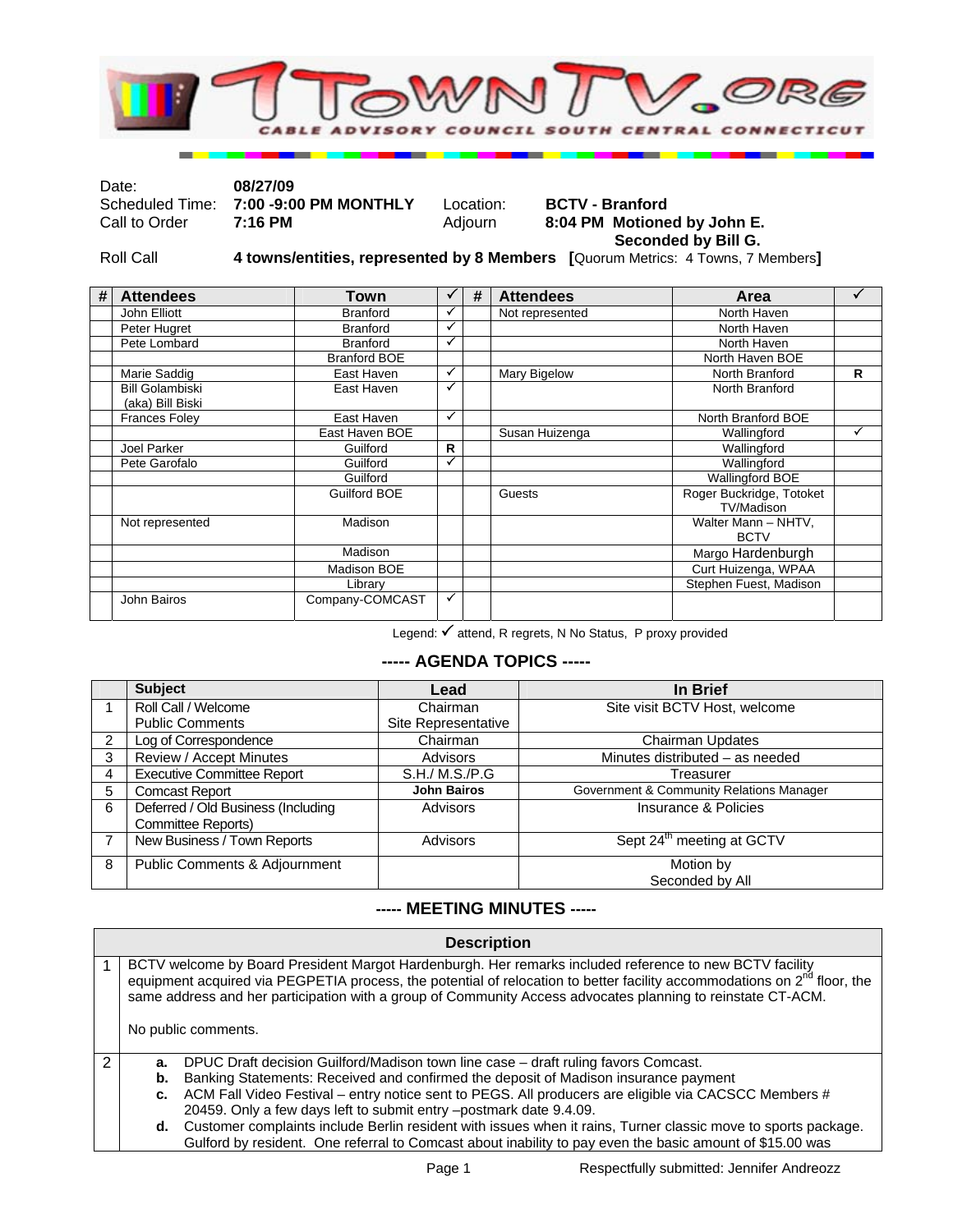

|                | handled via the new customers due to DTV Special rate.<br>Cable Advisory Notice was in Cable Bill. This usually caused an increase in correspondence to us.<br>е.                                                                                                                                                                                                                                                                                                                                                                                                                                                                                                                                                                                                                                                                                                                                                                                                                                                                                                                                                                                                                                                                                                                                                                                                                                                                                                                                                                                                                                                                                                                                                                                                                                                                                                                                                                                                                                                                                                                                                                                                                                                                                                                                                                                         |  |  |  |  |
|----------------|-----------------------------------------------------------------------------------------------------------------------------------------------------------------------------------------------------------------------------------------------------------------------------------------------------------------------------------------------------------------------------------------------------------------------------------------------------------------------------------------------------------------------------------------------------------------------------------------------------------------------------------------------------------------------------------------------------------------------------------------------------------------------------------------------------------------------------------------------------------------------------------------------------------------------------------------------------------------------------------------------------------------------------------------------------------------------------------------------------------------------------------------------------------------------------------------------------------------------------------------------------------------------------------------------------------------------------------------------------------------------------------------------------------------------------------------------------------------------------------------------------------------------------------------------------------------------------------------------------------------------------------------------------------------------------------------------------------------------------------------------------------------------------------------------------------------------------------------------------------------------------------------------------------------------------------------------------------------------------------------------------------------------------------------------------------------------------------------------------------------------------------------------------------------------------------------------------------------------------------------------------------------------------------------------------------------------------------------------------------|--|--|--|--|
|                | July Minutes - Draft has been available online. Chairman Huizenga has copies for anyone needing a copy. Cannot fully                                                                                                                                                                                                                                                                                                                                                                                                                                                                                                                                                                                                                                                                                                                                                                                                                                                                                                                                                                                                                                                                                                                                                                                                                                                                                                                                                                                                                                                                                                                                                                                                                                                                                                                                                                                                                                                                                                                                                                                                                                                                                                                                                                                                                                      |  |  |  |  |
| 3              | accept them due to a lack of a fourth town for the quorum. Main points reviewed at the beginning of the meeting. - Upon<br>Pete's arrival at 7:43, there is a quorum. July Minutes have been accepted.                                                                                                                                                                                                                                                                                                                                                                                                                                                                                                                                                                                                                                                                                                                                                                                                                                                                                                                                                                                                                                                                                                                                                                                                                                                                                                                                                                                                                                                                                                                                                                                                                                                                                                                                                                                                                                                                                                                                                                                                                                                                                                                                                    |  |  |  |  |
| 4              | Pete reported that the CD rolled over for months.<br>a.<br>Banking statement received. Shows monthly meeting expense and deposit for Madison. Refer to 2b.<br>b.                                                                                                                                                                                                                                                                                                                                                                                                                                                                                                                                                                                                                                                                                                                                                                                                                                                                                                                                                                                                                                                                                                                                                                                                                                                                                                                                                                                                                                                                                                                                                                                                                                                                                                                                                                                                                                                                                                                                                                                                                                                                                                                                                                                          |  |  |  |  |
| 5              | a. Update Guilford/Madison town line case: Comcast submitted written exceptions. A hearing is scheduled for Sept 17,<br>Discussion. Per Comcast, the intent to provide select programs via Madison TV evolved into making copies of several<br>programs. Since MAG policy does not cover making copies for such purposes each copy process needed producer<br>permission. Sometimes requested programs did not actually play which the customer would not know. The copy<br>processed ceased when Comcast sent a notice that reimbursement would be discontinued. Comcast was paying \$15 a<br>copy for cost associated with process. CACSCC continued with decision not to be officially part of docket as no motion<br>was made to participate.<br>c. A couple channels moved to Basic Tier: WEDH (Create), Shop NBC. Comcast position is that changes are intended<br>to recognize interests of older generation which has higher likelihood of subscribing to Basic and comply with regulations<br>to provide broadcast and PEG channels. There was some discussion that Comcast gets revenues from shopping<br>channels and that some believe shopping channels are not a service to older generation but rather more like a<br>gambling//temptation. d. DTV Transition subscription special has gotten some interest, but not much since cable<br>penetration in tis market is pretty extensive.<br>e. TCM has been in Sports pack for about a year. See correspondence log for reference to Comcast complaint. (John<br>thinks it is work with Basic and box for additional \$1.95. This customer will get details from Exec Customer Care.<br>f. Advisors are encouraged to explore this discrepancy in opinion of shopping on basic tier in public forums.<br>Chairman Huizenga suggests a forum in newspapers; Marie suggests a survey - both trying to investigate the<br>community's opinion for the basic Comcast package which notably does not have a comparable package via U-verse<br>with lowest tier 120 channels for about \$50 per month.<br>g. AT&T U-Verse has local as channel 99 and takes time to load, which loses many channel surfers. ETV has<br>discussed ways to support U-verse subscribers once PEG on U-verse including having staff or volunteers going to home<br>to set-up PEG on favorites especially for Seniors. |  |  |  |  |
| 6              | Broadcaster Insurance: Policy document available for review. (passed around) Stations should budget \$575. Renewal is<br>March 2010. Application and other related information can be found on 7towntv.org site. Search insurance. 1 <sup>st</sup> link in<br>search has page with all document links.                                                                                                                                                                                                                                                                                                                                                                                                                                                                                                                                                                                                                                                                                                                                                                                                                                                                                                                                                                                                                                                                                                                                                                                                                                                                                                                                                                                                                                                                                                                                                                                                                                                                                                                                                                                                                                                                                                                                                                                                                                                    |  |  |  |  |
|                | PEG Policy Documents and Forms: (continuing discussion began in May in Madison)<br>Chairman Huizenga identifies that the current cable release forms do not cover PEG stations that have U-Verse or<br>Internet distribution. The discussion of Madison case identified that mandates or other compliance support distribution<br>are also not covered via policies. Wallingford's draft forms are extension of policy updates previously reviewed in May<br>CACSCC meeting. Key points.<br>a) Forms are extension of policy document.<br>Form and policies are important component of Media Broadcast Insurance coverage.<br>b)<br>Updates need to recognize that stations now may distribute via cable (Comcast), Video (ATT) and Internet<br>C)<br>Recommendation: Change cablecast form to Media Distribution Release Form. A check for if station was<br>used to produce program supports procedures and follow-up on station references in the submitted<br>program. Draft is similar to current cablecast but slightly less legalese.<br>Standardization of format and language makes procedures more reliable and understandable.<br>d)<br>Information about the station can be at top or bottom of form but if at bottom it does 2 things<br>e)<br>Allows for specific reference to full policy document and lets the top of the form include form title,<br>f)<br>reason for use and information the station needs.<br>g)<br>Forms should include area for Station representative to initial and date now that stations have more<br>h)<br>staff/interns etc.<br>This will help follow-up on any issues, if needed,<br>i)<br>j)<br>Forms that allow regular submitters to provide several programs at once are not suitable. Each program<br>needs its own release.<br>Draft forms are on the Wallingford page of 7TownTV.org<br>k)                                                                                                                                                                                                                                                                                                                                                                                                                                                                                                             |  |  |  |  |
| $\overline{7}$ | Margo is on an ACM committee for the video festival in CT in November. Brief discussion. Cable cast last year<br>a)<br>for year beginning July 1 <sup>st</sup> . Follow submission preparation rules. Reminder: Make a Difference category needs<br>supplemental info about how program was received. Also there are 1 <sup>st</sup> thru 3rd prize recognition.                                                                                                                                                                                                                                                                                                                                                                                                                                                                                                                                                                                                                                                                                                                                                                                                                                                                                                                                                                                                                                                                                                                                                                                                                                                                                                                                                                                                                                                                                                                                                                                                                                                                                                                                                                                                                                                                                                                                                                                          |  |  |  |  |